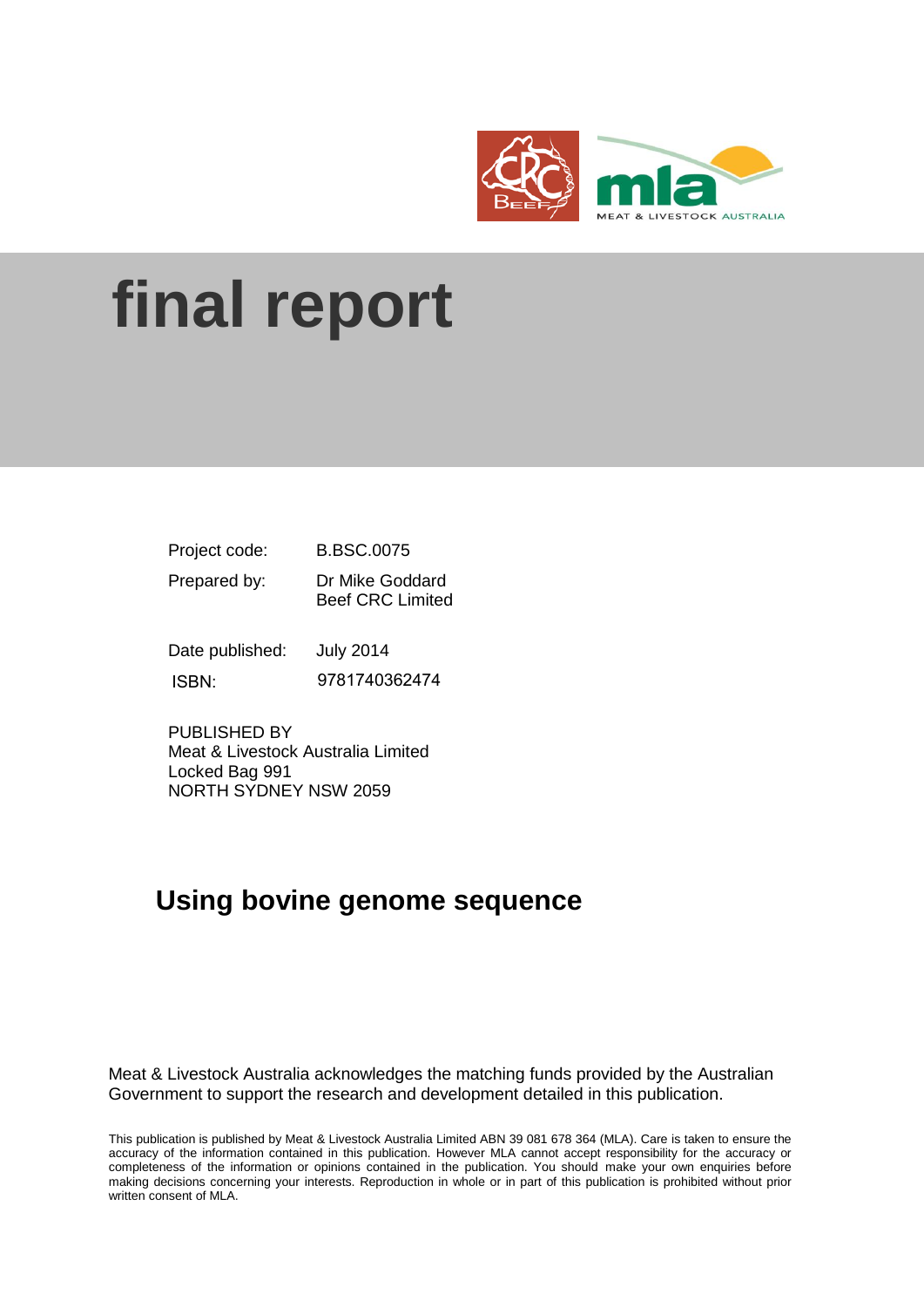#### **Milestone**

Sequences stored in database, phased and corrected and available for use. Investigate the potential to impute genome sequence from high density SNP genotypes. Identification of candidate mutations underlying some of the quantitative trait loci discovered in the CRC's gene discovery research eg. Net Feed Intake and horn/polled/scurs.

### **Sequencing**

We have sequenced 48 Angus and 32 Brahman cattle. The Angus are from the Trangie NFI selection lines. The original plan was to sequence pooled DNA from the high and low lines but we have been able to sequence the cattle individually. The depth of sequencing varies from 6 to 16 fold across animals. These animals have also had mRNA sequenced so we can examine differences in gene expression between the high and low lines. The Brahmans are from CRC I and II and have been sequenced to approximately 4 fold coverage.

## **Analysis of sequence**

The raw sequence reads require considerable processing before they are usable. We (DPI Victoria and Dairy Futures CRC) have designed and developed a solution that runs sequence data through an automated software pipeline to produce genotypes at all polymorphic sites. With the primary aims of simplicity and reusing tools already widely used by the scientific community, the pipeline comprises a mix of Open Source software and scripts developed by DPI Victoria. The pipeline has three main stages: i) identification of variants in sequence (SNP and INDELs), ii) filtering of variants to reduce erroneous variant calls, and iii) genotype correction using haplotyping software. Currently sequence variants are identified using the samtools mpileup software, which simultaneously analyses the sequence reads of a set of animals. These variants are then filtered using samtools-varfilter and vcftools to remove calls which are based on too few observations in the sequence, are of low quality, or are likely due to systemic sequencing errors. The remaining variants are then analysed with a haplotype program (in our case Beagle), which corrects genotypes based on the probability of the genotype and on the haplotypes of other animals in the sample. A number of automated quality control steps have been implemented which include checking opposite homozygotes in parent offspring pairs and checks against 800k SNP chip data. This enables both checking of input data and how well the pipeline is performing. To meet software runtime performance requirements from the terabytes of data involved, the pipeline is parallelised to make use of DPI's computational cluster and proven job queueing software. This process results in sequences that are corrected and phased.

#### **Imputation of genome sequence from SNP genotypes**

We (Ben Hayes et al) have carried out a proof of principle using Holstein genome sequence and SNP genotypes. Using 12 sequenced bulls we imputed full sequence on cattle with SNP genotypes in the region of the KIT gene. The accuracy of imputation varied across sites from random to 99% accurate. The low accuracy occurs when a haplotype in the SNP data has not been observed in the animals that have been sequenced. This problem can be overcome by sequencing more animals. However, to impute sequence into rare haplotypes will require a large database of sequence and this is why we have initiated the 1000 bull genomes project. We had previously discovered that a quantitative trait locus (QTL) affecting the proportion of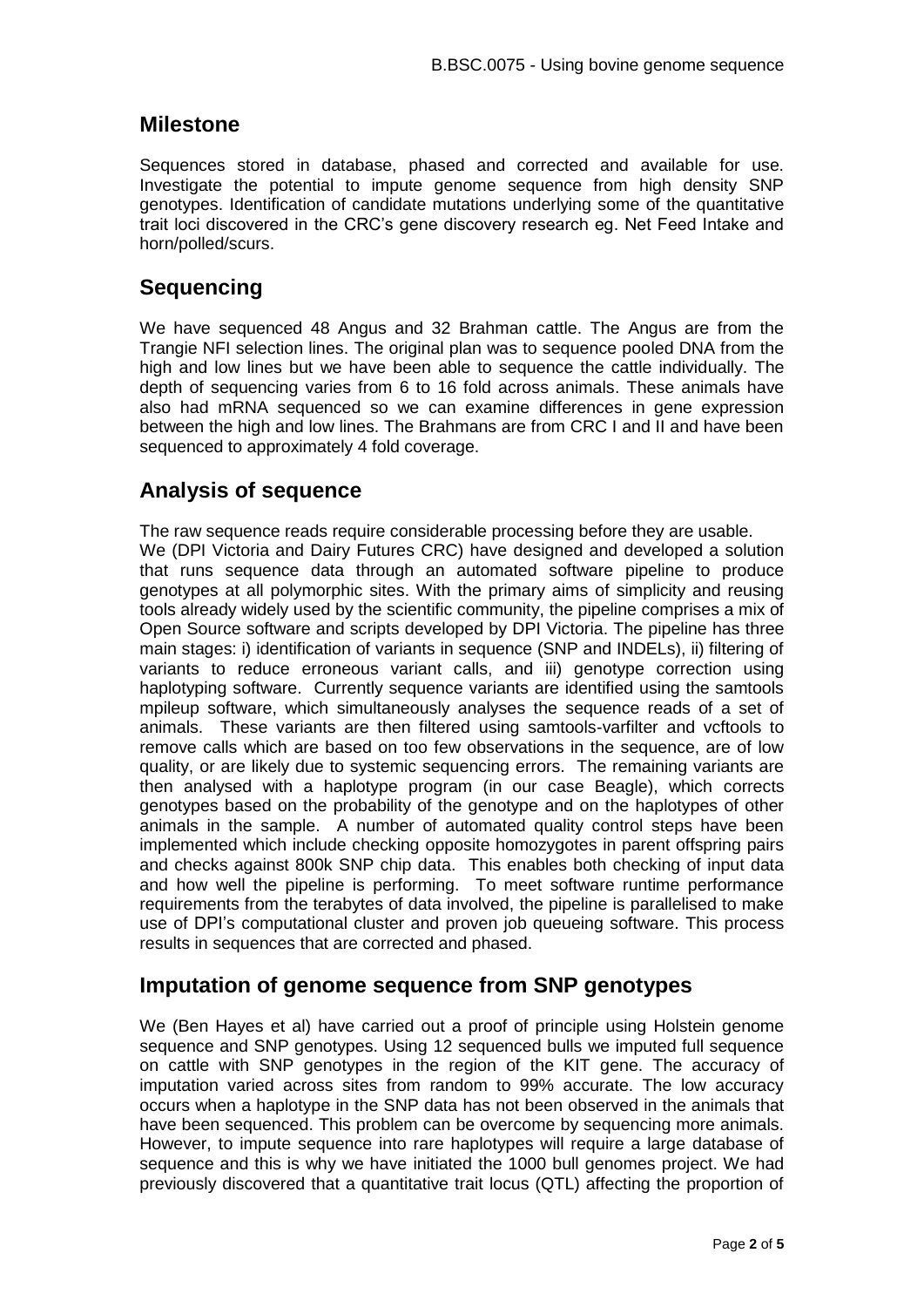white on the coat of Holsteins maps to the KIT gene. We used the imputed sequence data to search for mutations that are associated with white spotting. We found 3 SNPs that are associated with white spotting suggesting that there are multiple alleles at this gene.

We have not yet carried out a similar analysis with the beef cattle data because we are waiting for the first analysis of the 1000 genomes database scheduled for February.

#### **Use of the sequence to find causative mutations**

We have mapped QTL for carcase and meat quality, net feed intake and fertility using genotypes on 700,000 SNPs from 10,000 cattle. Several genome regions are highly significant (p<0.000001). We will examine the full sequence in these regions and impute sequence on animals with SNP genotypes in March after the 1000 genome analysis.

#### **Future use of sequence data**

Beef CRC has entered into two collaborations to increase the usefulness of our sequence data. Firstly, we are part of a Genome Canada project that will sequence many cattle and share the sequence. Secondly, we are collaborating with DPI's "1000 bull genome "project. DPI and the Dairy Futures CRC are hosting this project which aims to collect 1000 bull genome sequences from institutions around the world. These sequences will be corrected and phased using the software described above and will then be available for imputation of sequence from SNP genotypes. The accuracy of imputation depends on the number of sequences available and so collaboration benefits all partners. We expect the Genome Canada sequences will be added to the database when they are available. We will run the first analysis of the database in February 2012 when we expect to have >200 cattle genomes in the database. By 2013 we hope to reach the target of 1000 genomes.

#### **Implications for beef cattle research**

Genomic selection based on 50,000 SNPs is very successful in Holstein cattle provided a large database of cattle with genotypes and phenotypes can be used to derive the prediction equations. For instance, the USDA uses 16,000 Holstein bulls all of whom have been genotyped and have been progeny tested. To achieve the same accuracy of genomic selection in beef cattle based on individual cattle measurements we would need approximately 48,000 steers within each breed. This is not possible in the foreseeable future. The alternative is to utilise the data from all breeds to derive a prediction equation that applies to all breeds and this is the goal of the CRC.

However, to achieve this we need to find mutations that cause variation in economic traits or markers so close to them that they are consistently associated with the causal mutation in all breeds (ie in high linkage disequilibrium or LD). The 800k SNP chip is useful in this regard. However, causal mutations which are comparatively rare will not be in high LD with SNPs on the commercial SNP chips all of which have been chosen to be common. The ideal solution is to replace SNP genotype data with genome sequence because the causal mutations will be present in the full sequence and therefore we don't have to rely on LD between causal mutations and SNPs.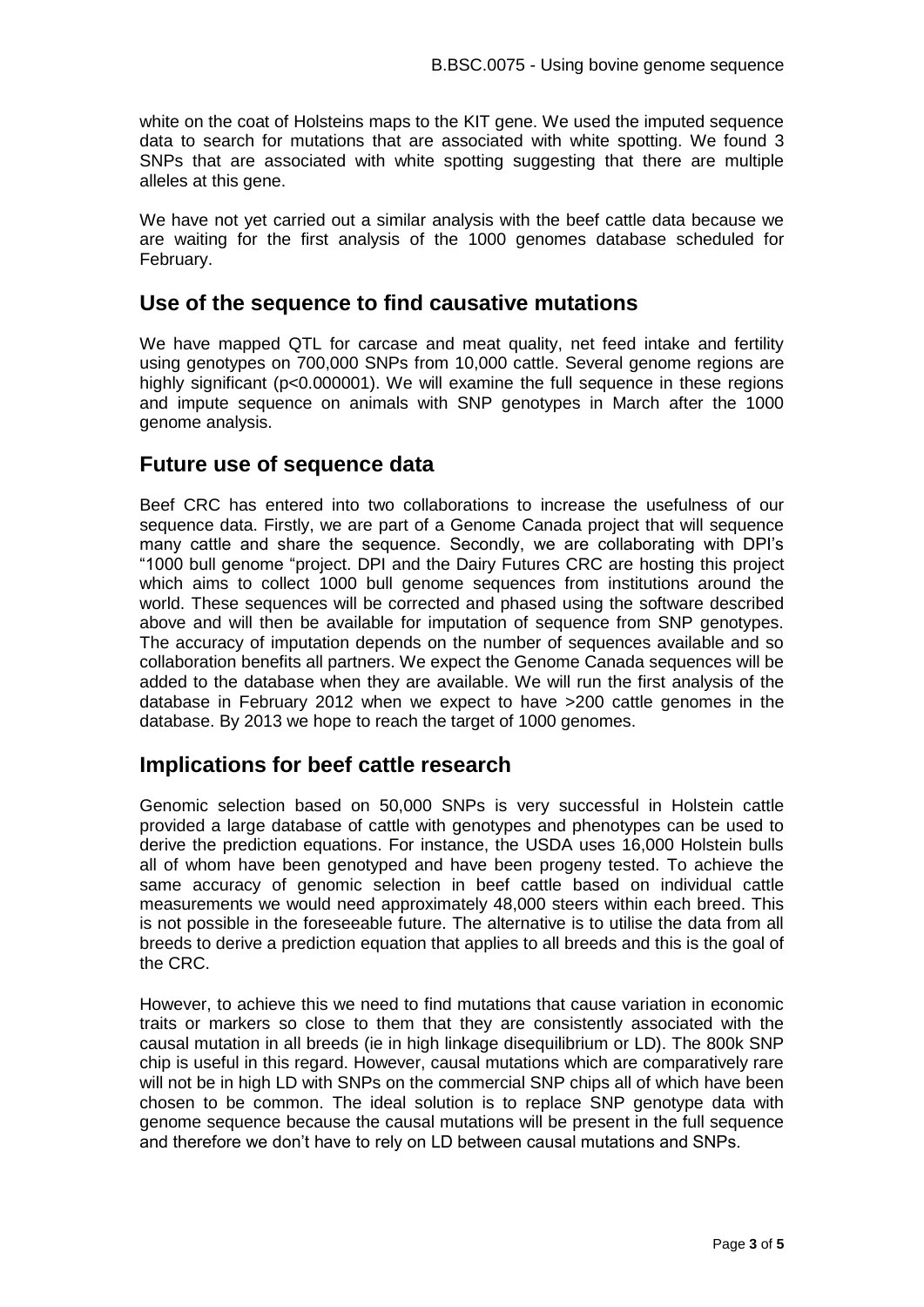The use of genome sequence was not possible until recently. In the last decade the cost of genome sequencing has dropped 1,000,000 fold. However, it is still not possible to use sequencing directly instead of SNP genotyping due to cost and time. Therefore, we have developed a strategy to impute full genome sequence on animals with SNP genotypes using a reference set of animals that have full sequence. We have demonstrated this procedure in a part of the genome such as the kit locus described above.

The strategy requires a large number of animals with full genome sequence in the reference database but this set of animals could be used by all researchers around the world and consequently we have proposed and implemented the 1000 cattle genomes project. The contributions of Angus and Brahman that this project has made to the database are important because at present they are the only Angus and Brahman cattle included.

Two additional problems must be overcome to utilise this strategy of imputing genome sequence. The traditional standard to determine the sequence of an animal has been 30 fold coverage of the genome because with low coverage the genotype called at a given position in the sequence for a particular animal may be incorrect. This is still too costly. Therefore, we have used the haplotype of sequence variants in a small region of the genome to help determine the genotype of an animal at each site within that haplotype. That has made it possible to infer the sequence on animals that have only been sequenced at an average coverage of 4 times.

The second problem with the use of genome sequence is simply the size of the data. Each animal that is sequenced generates 0.5 terabytes of data. Few research groups have the computing resources or scientists trained to handle such data. DPI Victoria has invested in both. Via the 1000 bull genomes project it is now possible for other researchers to submit genome sequence and have it processed to correct errors and call genotypes and haplotypes. It is also possible to submit SNP genotypes to the database and have full sequence imputed.

At first the labour requirement to do this was very high – it took weeks for each animal that was sequenced. However, the pipeline that has been built has greatly speeded up this process so that it is now semi-automatic but still requires some expert intervention. This greatly reduces the bioinformatic cost of utilising sequence data in cattle research.

#### **Implications for genetic improvement of beef cattle**

Genomic selection has already been implemented world wide in dairy cattle and is doubling the rate of genetic improvement. As argued above, the exact strategy used for Holstein is less applicable to beef cattle. For major mutants, such as those causing Mendelian genetic abnormalities, finding the causal mutation and testing for that mutant allele is the normal approach. There are several reasons to think that this approach will be beneficial for quantitative traits as well.

Mutants causing genetic abnormalities are usually rare. It is likely that mutations with more modest effects are also rare in the absence of selection for them. For instance, there are several known mutations at the myostatin gene that cause double muscling but there is also the F94L mutation in Limousin which has a more modest effect. Mutations such as F94L might be rare and undetected by a BLUP analysis using 50k SNP data but detected using genome sequence data.